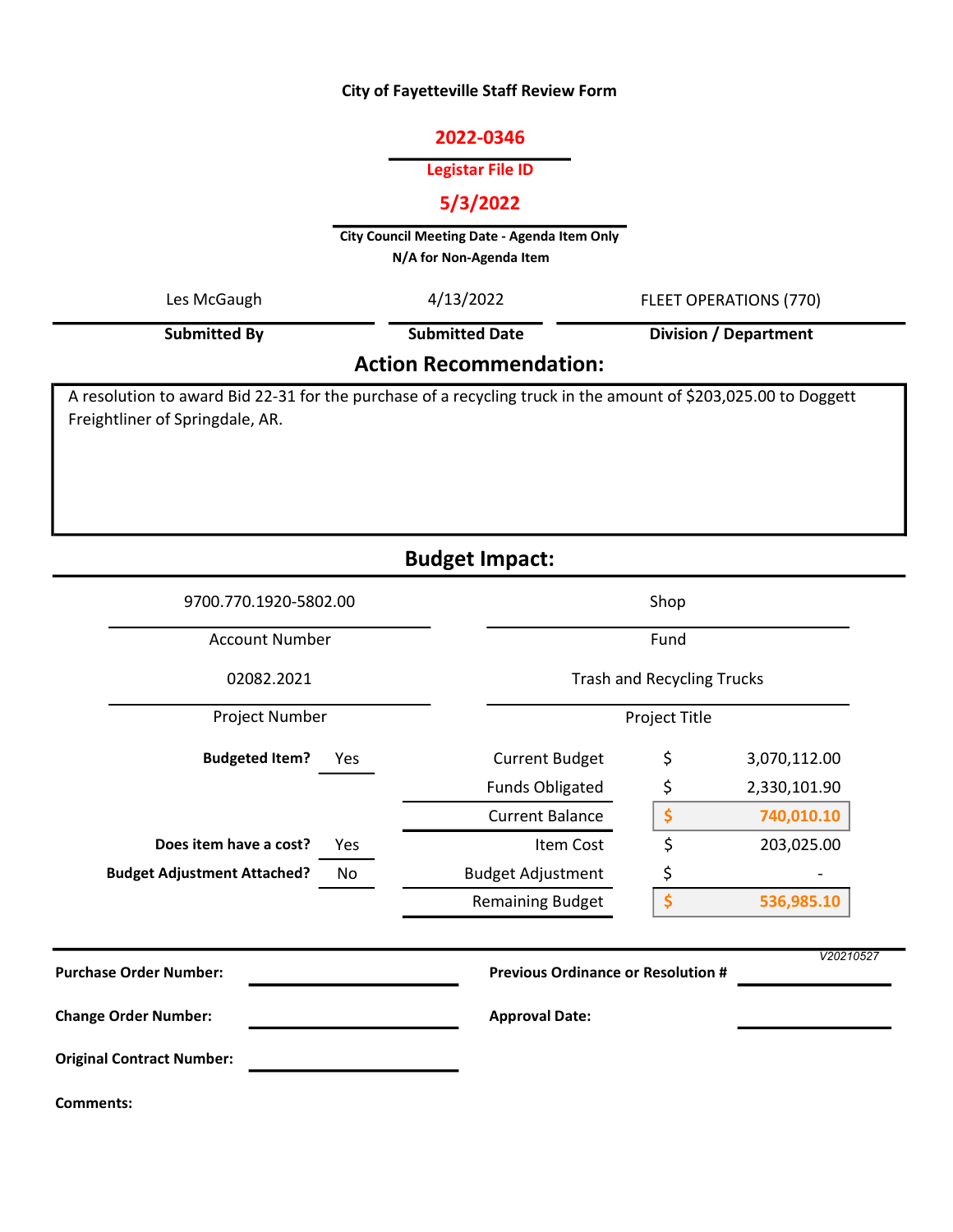

# MEETING OF MAY 3, 2022

TO: Mayor and City Council

- **THRU:** Terry Gulley, Director of Transportation
- FROM: Les McGaugh, Fleet Support Manager

**DATE:** April 13, 2022

SUBJECT: Purchase of one Recycling Truck for RTC

#### RECOMMENDATION:

Council awards Bid 22-31 to Doggett Freightliner of Springdale, AR for the purchase of one Recycling Truck for \$203,025.00.

#### BACKGROUND:

Unit 4017 is a 2013 Freighltiner M2-106 with a Kann Recycling Body that has exceeded its life expenctancy.

#### DISCUSSION:

Through Bid 22-31, a replacement Freightliner with Kann Recycling Body can be purchased through Doggett Freightliner of Arkansas for \$203,025.00.

# BUDGET/STAFF IMPACT:

Sufficient funds have been budgeted and collected for this purchase.

This item was approved at the April 12, 2022 Equipment Committee Meeting.

#### Attachments:

Bid Tab, 22-31